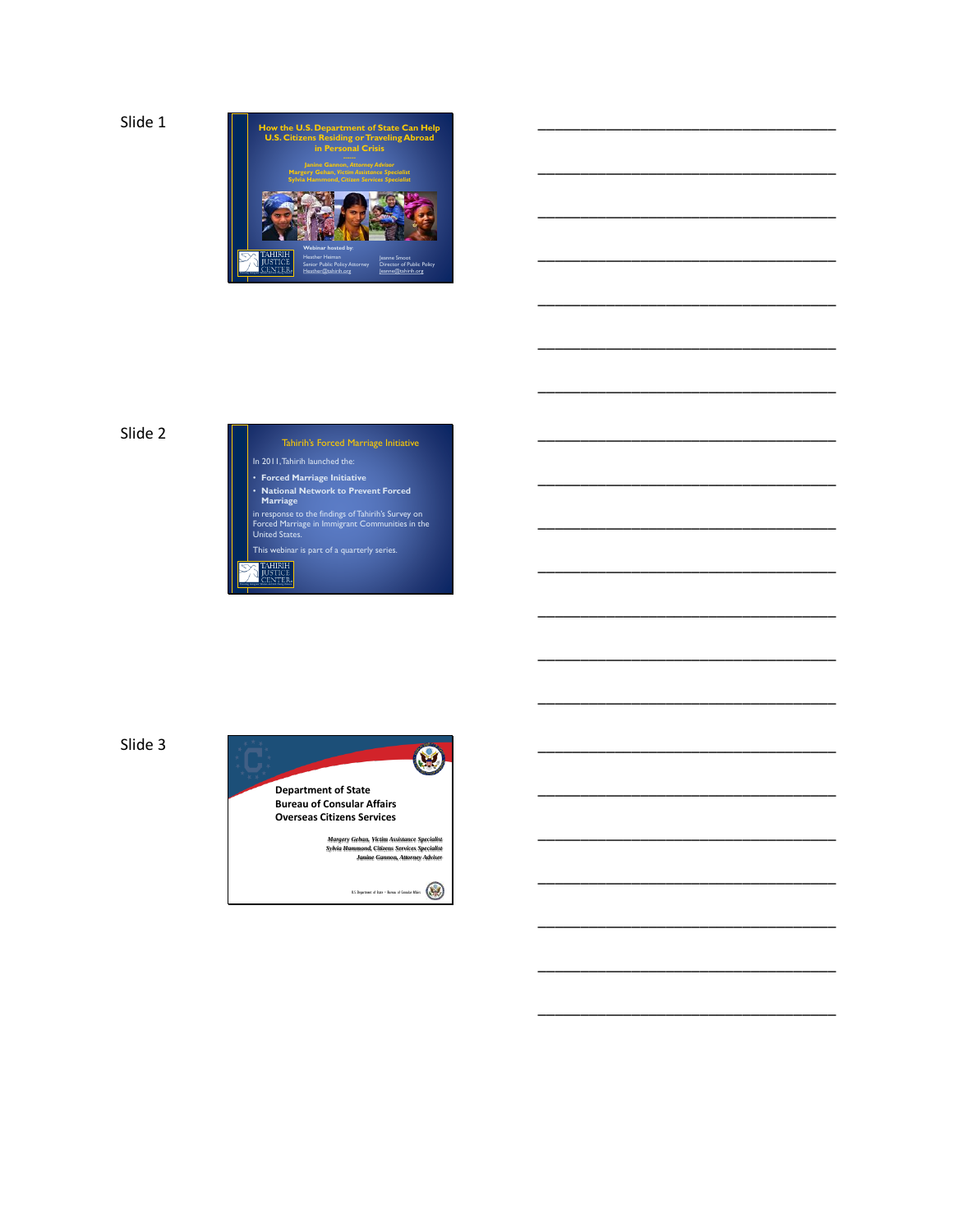

\_\_\_\_\_\_\_\_\_\_\_\_\_\_\_\_\_\_\_\_\_\_\_\_\_\_\_\_\_\_\_\_\_\_\_

\_\_\_\_\_\_\_\_\_\_\_\_\_\_\_\_\_\_\_\_\_\_\_\_\_\_\_\_\_\_\_\_\_\_\_

\_\_\_\_\_\_\_\_\_\_\_\_\_\_\_\_\_\_\_\_\_\_\_\_\_\_\_\_\_\_\_\_\_\_\_

\_\_\_\_\_\_\_\_\_\_\_\_\_\_\_\_\_\_\_\_\_\_\_\_\_\_\_\_\_\_\_\_\_\_\_

\_\_\_\_\_\_\_\_\_\_\_\_\_\_\_\_\_\_\_\_\_\_\_\_\_\_\_\_\_\_\_\_\_\_\_

\_\_\_\_\_\_\_\_\_\_\_\_\_\_\_\_\_\_\_\_\_\_\_\_\_\_\_\_\_\_\_\_\_\_\_

\_\_\_\_\_\_\_\_\_\_\_\_\_\_\_\_\_\_\_\_\_\_\_\_\_\_\_\_\_\_\_\_\_\_\_

\_\_\_\_\_\_\_\_\_\_\_\_\_\_\_\_\_\_\_\_\_\_\_\_\_\_\_\_\_\_\_\_\_\_\_

\_\_\_\_\_\_\_\_\_\_\_\_\_\_\_\_\_\_\_\_\_\_\_\_\_\_\_\_\_\_\_\_\_\_\_

\_\_\_\_\_\_\_\_\_\_\_\_\_\_\_\_\_\_\_\_\_\_\_\_\_\_\_\_\_\_\_\_\_\_\_

\_\_\_\_\_\_\_\_\_\_\_\_\_\_\_\_\_\_\_\_\_\_\_\_\_\_\_\_\_\_\_\_\_\_\_

\_\_\_\_\_\_\_\_\_\_\_\_\_\_\_\_\_\_\_\_\_\_\_\_\_\_\_\_\_\_\_\_\_\_\_

\_\_\_\_\_\_\_\_\_\_\_\_\_\_\_\_\_\_\_\_\_\_\_\_\_\_\_\_\_\_\_\_\_\_\_

\_\_\_\_\_\_\_\_\_\_\_\_\_\_\_\_\_\_\_\_\_\_\_\_\_\_\_\_\_\_\_\_\_\_\_

\_\_\_\_\_\_\_\_\_\_\_\_\_\_\_\_\_\_\_\_\_\_\_\_\_\_\_\_\_\_\_\_\_\_\_

\_\_\_\_\_\_\_\_\_\_\_\_\_\_\_\_\_\_\_\_\_\_\_\_\_\_\_\_\_\_\_\_\_\_\_

\_\_\_\_\_\_\_\_\_\_\_\_\_\_\_\_\_\_\_\_\_\_\_\_\_\_\_\_\_\_\_\_\_\_\_

\_\_\_\_\_\_\_\_\_\_\_\_\_\_\_\_\_\_\_\_\_\_\_\_\_\_\_\_\_\_\_\_\_\_\_

\_\_\_\_\_\_\_\_\_\_\_\_\_\_\_\_\_\_\_\_\_\_\_\_\_\_\_\_\_\_\_\_\_\_\_

\_\_\_\_\_\_\_\_\_\_\_\_\_\_\_\_\_\_\_\_\_\_\_\_\_\_\_\_\_\_\_\_\_\_\_

\_\_\_\_\_\_\_\_\_\_\_\_\_\_\_\_\_\_\_\_\_\_\_\_\_\_\_\_\_\_\_\_\_\_\_

Slide 5



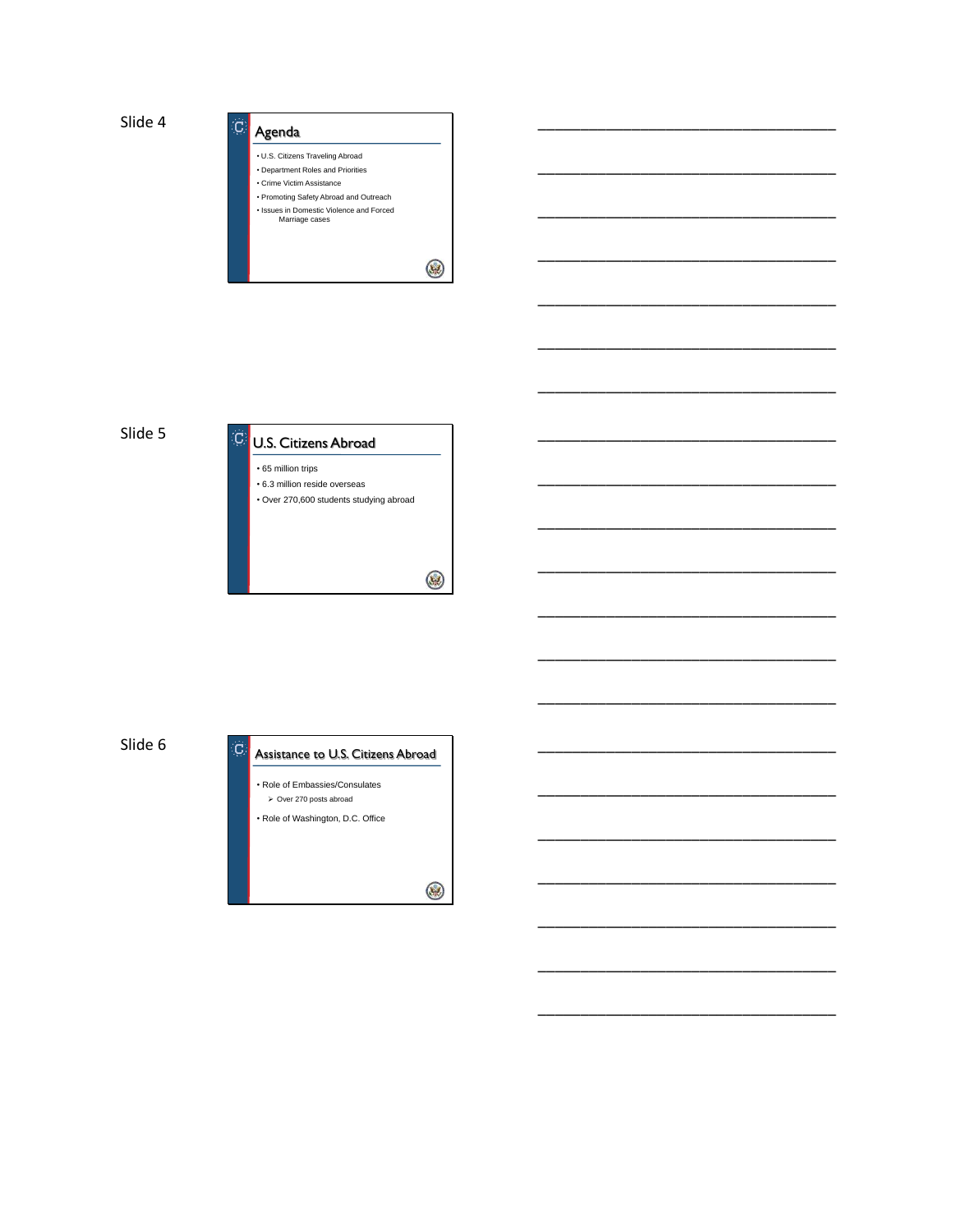

\_\_\_\_\_\_\_\_\_\_\_\_\_\_\_\_\_\_\_\_\_\_\_\_\_\_\_\_\_\_\_\_\_\_\_

\_\_\_\_\_\_\_\_\_\_\_\_\_\_\_\_\_\_\_\_\_\_\_\_\_\_\_\_\_\_\_\_\_\_\_

\_\_\_\_\_\_\_\_\_\_\_\_\_\_\_\_\_\_\_\_\_\_\_\_\_\_\_\_\_\_\_\_\_\_\_

\_\_\_\_\_\_\_\_\_\_\_\_\_\_\_\_\_\_\_\_\_\_\_\_\_\_\_\_\_\_\_\_\_\_\_

\_\_\_\_\_\_\_\_\_\_\_\_\_\_\_\_\_\_\_\_\_\_\_\_\_\_\_\_\_\_\_\_\_\_\_

\_\_\_\_\_\_\_\_\_\_\_\_\_\_\_\_\_\_\_\_\_\_\_\_\_\_\_\_\_\_\_\_\_\_\_

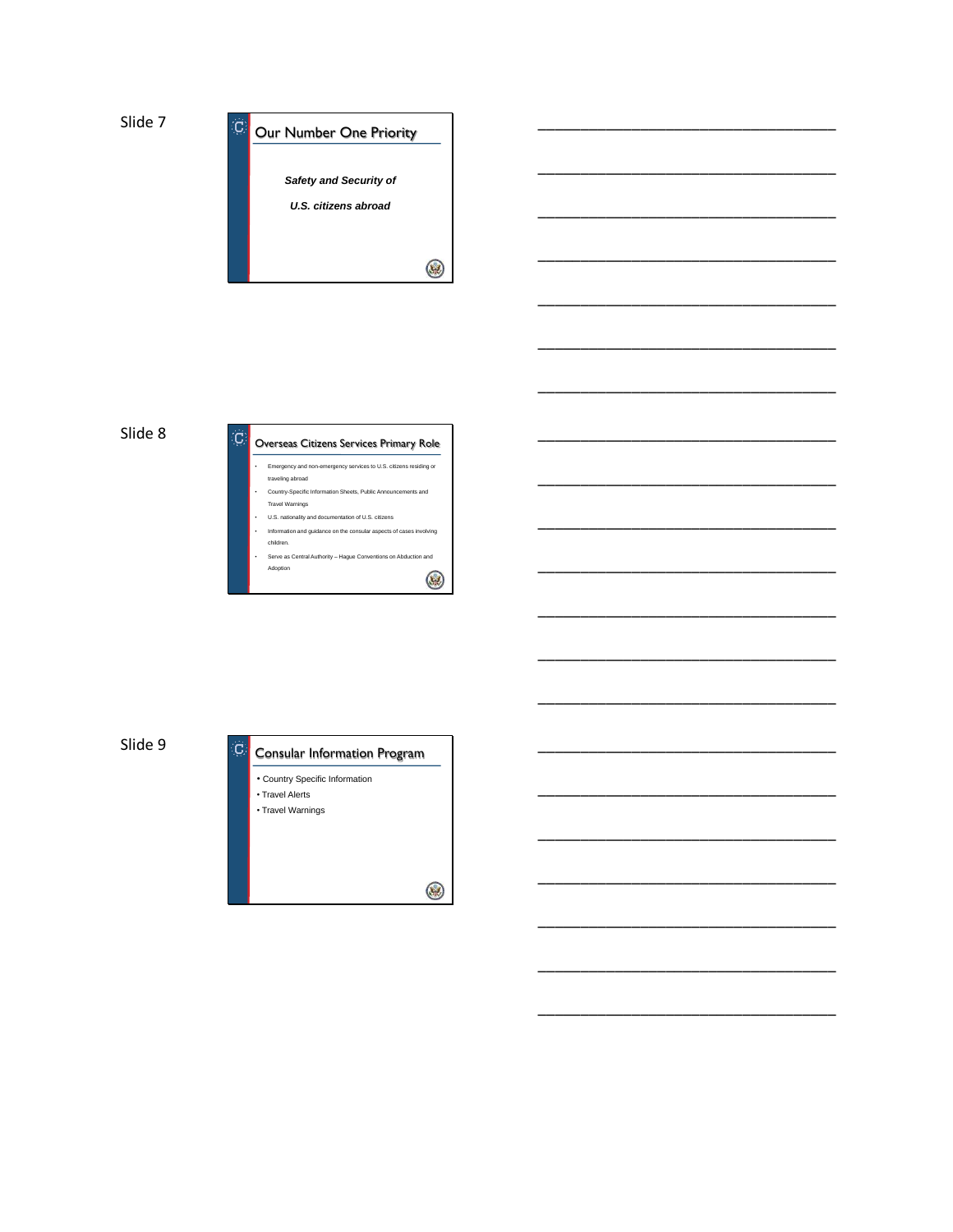

## Slide 11



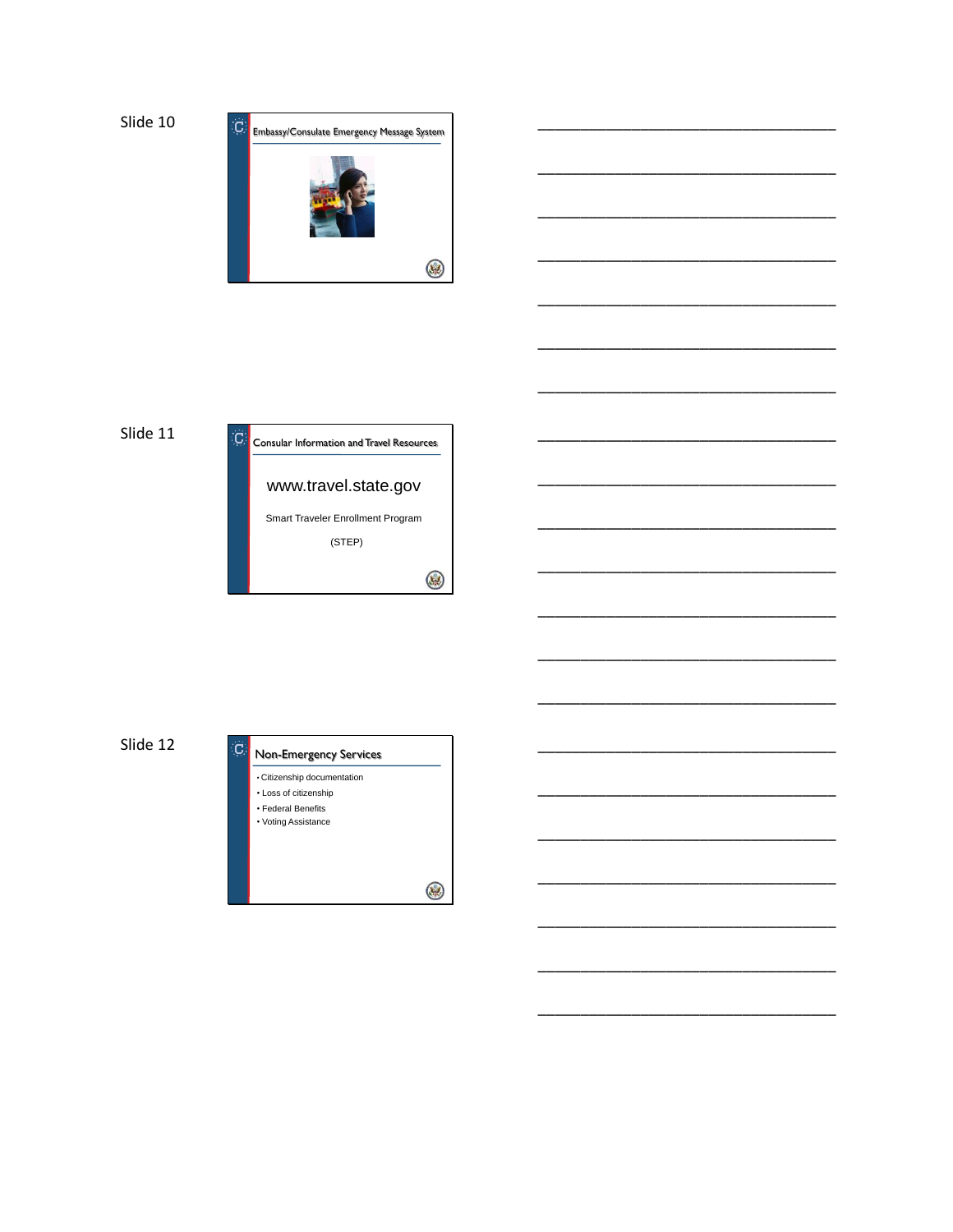



 $\circledast$ 

\_\_\_\_\_\_\_\_\_\_\_\_\_\_\_\_\_\_\_\_\_\_\_\_\_\_\_\_\_\_\_\_\_\_\_

\_\_\_\_\_\_\_\_\_\_\_\_\_\_\_\_\_\_\_\_\_\_\_\_\_\_\_\_\_\_\_\_\_\_\_

\_\_\_\_\_\_\_\_\_\_\_\_\_\_\_\_\_\_\_\_\_\_\_\_\_\_\_\_\_\_\_\_\_\_\_

\_\_\_\_\_\_\_\_\_\_\_\_\_\_\_\_\_\_\_\_\_\_\_\_\_\_\_\_\_\_\_\_\_\_\_

\_\_\_\_\_\_\_\_\_\_\_\_\_\_\_\_\_\_\_\_\_\_\_\_\_\_\_\_\_\_\_\_\_\_\_

\_\_\_\_\_\_\_\_\_\_\_\_\_\_\_\_\_\_\_\_\_\_\_\_\_\_\_\_\_\_\_\_\_\_\_

\_\_\_\_\_\_\_\_\_\_\_\_\_\_\_\_\_\_\_\_\_\_\_\_\_\_\_\_\_\_\_\_\_\_\_

\_\_\_\_\_\_\_\_\_\_\_\_\_\_\_\_\_\_\_\_\_\_\_\_\_\_\_\_\_\_\_\_\_\_\_

\_\_\_\_\_\_\_\_\_\_\_\_\_\_\_\_\_\_\_\_\_\_\_\_\_\_\_\_\_\_\_\_\_\_\_

\_\_\_\_\_\_\_\_\_\_\_\_\_\_\_\_\_\_\_\_\_\_\_\_\_\_\_\_\_\_\_\_\_\_\_

\_\_\_\_\_\_\_\_\_\_\_\_\_\_\_\_\_\_\_\_\_\_\_\_\_\_\_\_\_\_\_\_\_\_\_

\_\_\_\_\_\_\_\_\_\_\_\_\_\_\_\_\_\_\_\_\_\_\_\_\_\_\_\_\_\_\_\_\_\_\_

\_\_\_\_\_\_\_\_\_\_\_\_\_\_\_\_\_\_\_\_\_\_\_\_\_\_\_\_\_\_\_\_\_\_\_

\_\_\_\_\_\_\_\_\_\_\_\_\_\_\_\_\_\_\_\_\_\_\_\_\_\_\_\_\_\_\_\_\_\_\_

\_\_\_\_\_\_\_\_\_\_\_\_\_\_\_\_\_\_\_\_\_\_\_\_\_\_\_\_\_\_\_\_\_\_\_

\_\_\_\_\_\_\_\_\_\_\_\_\_\_\_\_\_\_\_\_\_\_\_\_\_\_\_\_\_\_\_\_\_\_\_

\_\_\_\_\_\_\_\_\_\_\_\_\_\_\_\_\_\_\_\_\_\_\_\_\_\_\_\_\_\_\_\_\_\_\_

\_\_\_\_\_\_\_\_\_\_\_\_\_\_\_\_\_\_\_\_\_\_\_\_\_\_\_\_\_\_\_\_\_\_\_

\_\_\_\_\_\_\_\_\_\_\_\_\_\_\_\_\_\_\_\_\_\_\_\_\_\_\_\_\_\_\_\_\_\_\_

\_\_\_\_\_\_\_\_\_\_\_\_\_\_\_\_\_\_\_\_\_\_\_\_\_\_\_\_\_\_\_\_\_\_\_

\_\_\_\_\_\_\_\_\_\_\_\_\_\_\_\_\_\_\_\_\_\_\_\_\_\_\_\_\_\_\_\_\_\_\_

Slide 14



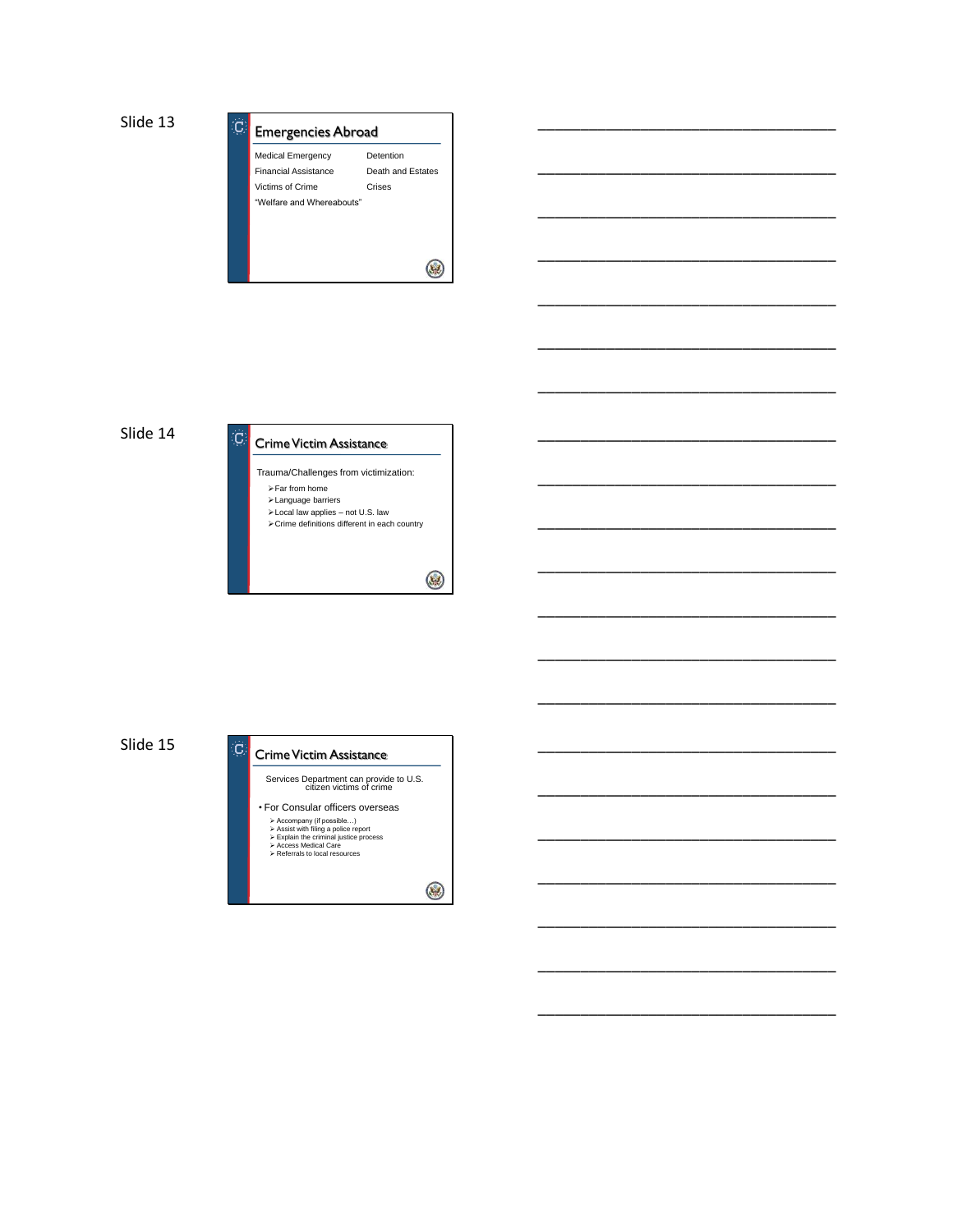



\_\_\_\_\_\_\_\_\_\_\_\_\_\_\_\_\_\_\_\_\_\_\_\_\_\_\_\_\_\_\_\_\_\_\_

\_\_\_\_\_\_\_\_\_\_\_\_\_\_\_\_\_\_\_\_\_\_\_\_\_\_\_\_\_\_\_\_\_\_\_

\_\_\_\_\_\_\_\_\_\_\_\_\_\_\_\_\_\_\_\_\_\_\_\_\_\_\_\_\_\_\_\_\_\_\_

\_\_\_\_\_\_\_\_\_\_\_\_\_\_\_\_\_\_\_\_\_\_\_\_\_\_\_\_\_\_\_\_\_\_\_

\_\_\_\_\_\_\_\_\_\_\_\_\_\_\_\_\_\_\_\_\_\_\_\_\_\_\_\_\_\_\_\_\_\_\_

\_\_\_\_\_\_\_\_\_\_\_\_\_\_\_\_\_\_\_\_\_\_\_\_\_\_\_\_\_\_\_\_\_\_\_

\_\_\_\_\_\_\_\_\_\_\_\_\_\_\_\_\_\_\_\_\_\_\_\_\_\_\_\_\_\_\_\_\_\_\_

\_\_\_\_\_\_\_\_\_\_\_\_\_\_\_\_\_\_\_\_\_\_\_\_\_\_\_\_\_\_\_\_\_\_\_

\_\_\_\_\_\_\_\_\_\_\_\_\_\_\_\_\_\_\_\_\_\_\_\_\_\_\_\_\_\_\_\_\_\_\_

\_\_\_\_\_\_\_\_\_\_\_\_\_\_\_\_\_\_\_\_\_\_\_\_\_\_\_\_\_\_\_\_\_\_\_

\_\_\_\_\_\_\_\_\_\_\_\_\_\_\_\_\_\_\_\_\_\_\_\_\_\_\_\_\_\_\_\_\_\_\_

\_\_\_\_\_\_\_\_\_\_\_\_\_\_\_\_\_\_\_\_\_\_\_\_\_\_\_\_\_\_\_\_\_\_\_

\_\_\_\_\_\_\_\_\_\_\_\_\_\_\_\_\_\_\_\_\_\_\_\_\_\_\_\_\_\_\_\_\_\_\_

\_\_\_\_\_\_\_\_\_\_\_\_\_\_\_\_\_\_\_\_\_\_\_\_\_\_\_\_\_\_\_\_\_\_\_

\_\_\_\_\_\_\_\_\_\_\_\_\_\_\_\_\_\_\_\_\_\_\_\_\_\_\_\_\_\_\_\_\_\_\_

\_\_\_\_\_\_\_\_\_\_\_\_\_\_\_\_\_\_\_\_\_\_\_\_\_\_\_\_\_\_\_\_\_\_\_

\_\_\_\_\_\_\_\_\_\_\_\_\_\_\_\_\_\_\_\_\_\_\_\_\_\_\_\_\_\_\_\_\_\_\_

\_\_\_\_\_\_\_\_\_\_\_\_\_\_\_\_\_\_\_\_\_\_\_\_\_\_\_\_\_\_\_\_\_\_\_

\_\_\_\_\_\_\_\_\_\_\_\_\_\_\_\_\_\_\_\_\_\_\_\_\_\_\_\_\_\_\_\_\_\_\_

\_\_\_\_\_\_\_\_\_\_\_\_\_\_\_\_\_\_\_\_\_\_\_\_\_\_\_\_\_\_\_\_\_\_\_

\_\_\_\_\_\_\_\_\_\_\_\_\_\_\_\_\_\_\_\_\_\_\_\_\_\_\_\_\_\_\_\_\_\_\_



## Slide 18

#### ١Õ. Legal Considerations

- No Double Standard
- U.S. citizens subject to local law • Minors
- 2-parent consent required to issue passport for minors (under 16 or with CPIAP request) • See 22 CFR 51.28 •Privacy Act

 $\circledast$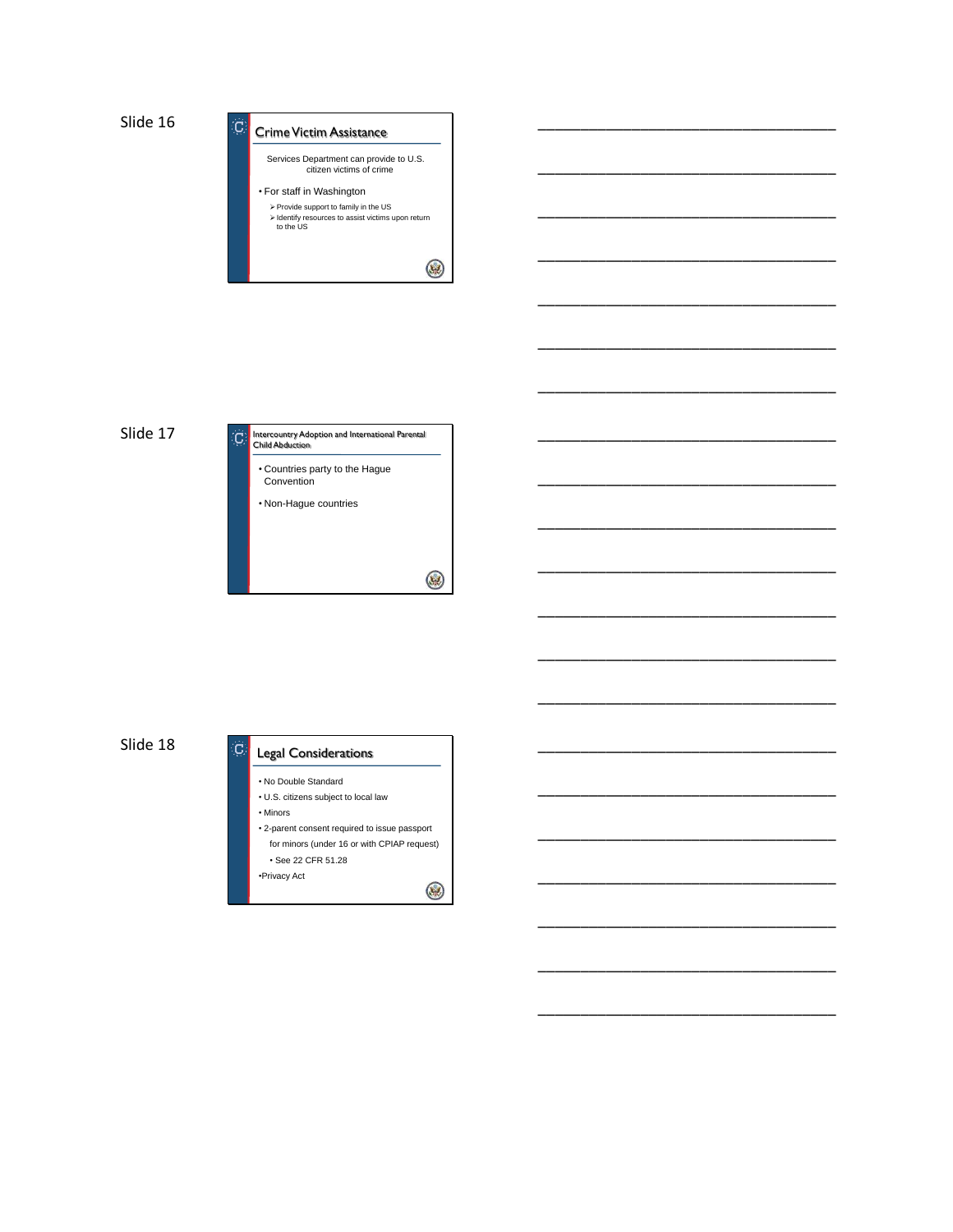







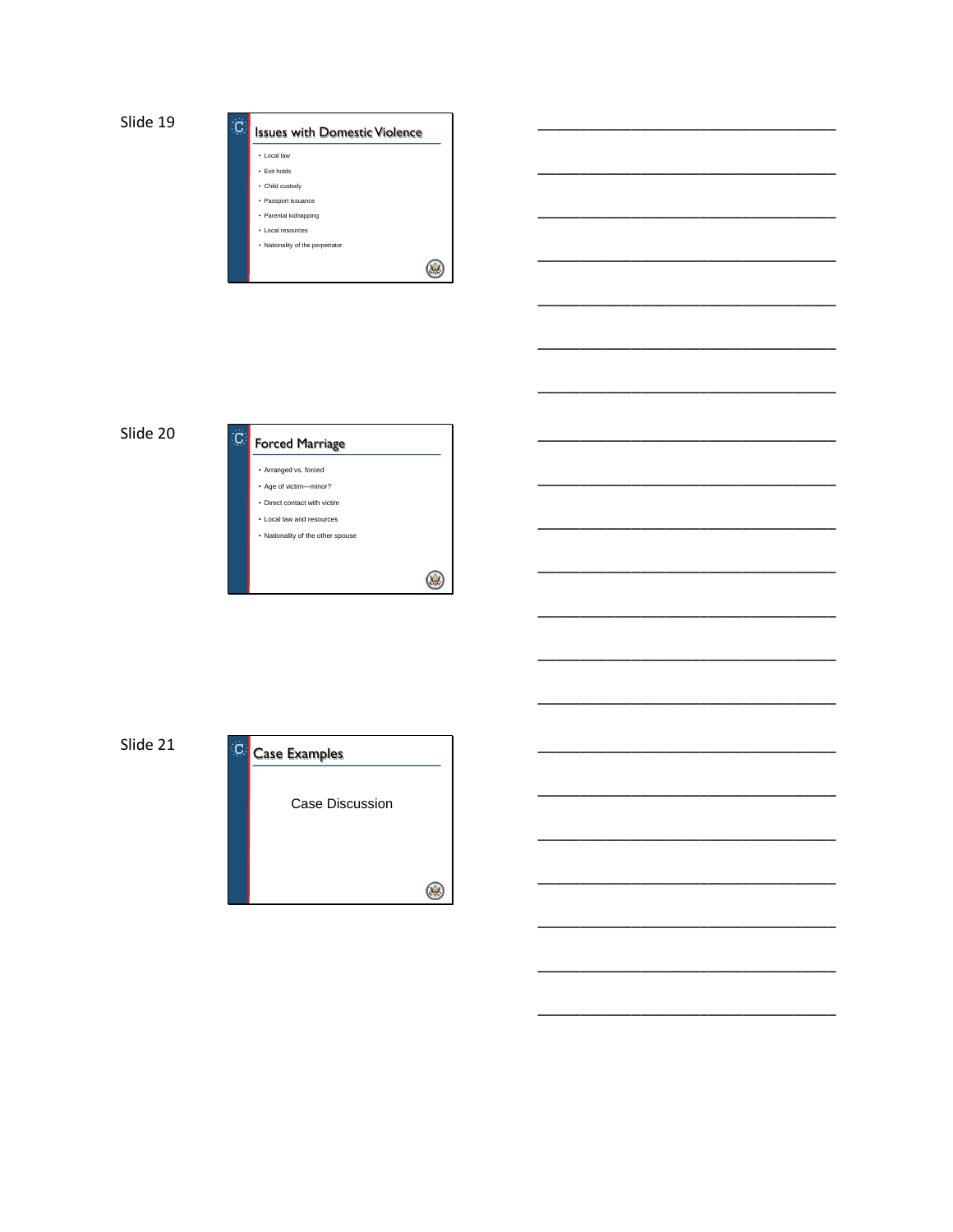



\_\_\_\_\_\_\_\_\_\_\_\_\_\_\_\_\_\_\_\_\_\_\_\_\_\_\_\_\_\_\_\_\_\_\_

\_\_\_\_\_\_\_\_\_\_\_\_\_\_\_\_\_\_\_\_\_\_\_\_\_\_\_\_\_\_\_\_\_\_\_

\_\_\_\_\_\_\_\_\_\_\_\_\_\_\_\_\_\_\_\_\_\_\_\_\_\_\_\_\_\_\_\_\_\_\_

\_\_\_\_\_\_\_\_\_\_\_\_\_\_\_\_\_\_\_\_\_\_\_\_\_\_\_\_\_\_\_\_\_\_\_

\_\_\_\_\_\_\_\_\_\_\_\_\_\_\_\_\_\_\_\_\_\_\_\_\_\_\_\_\_\_\_\_\_\_\_

\_\_\_\_\_\_\_\_\_\_\_\_\_\_\_\_\_\_\_\_\_\_\_\_\_\_\_\_\_\_\_\_\_\_\_

\_\_\_\_\_\_\_\_\_\_\_\_\_\_\_\_\_\_\_\_\_\_\_\_\_\_\_\_\_\_\_\_\_\_\_

\_\_\_\_\_\_\_\_\_\_\_\_\_\_\_\_\_\_\_\_\_\_\_\_\_\_\_\_\_\_\_\_\_\_\_

\_\_\_\_\_\_\_\_\_\_\_\_\_\_\_\_\_\_\_\_\_\_\_\_\_\_\_\_\_\_\_\_\_\_\_

\_\_\_\_\_\_\_\_\_\_\_\_\_\_\_\_\_\_\_\_\_\_\_\_\_\_\_\_\_\_\_\_\_\_\_

\_\_\_\_\_\_\_\_\_\_\_\_\_\_\_\_\_\_\_\_\_\_\_\_\_\_\_\_\_\_\_\_\_\_\_

\_\_\_\_\_\_\_\_\_\_\_\_\_\_\_\_\_\_\_\_\_\_\_\_\_\_\_\_\_\_\_\_\_\_\_

\_\_\_\_\_\_\_\_\_\_\_\_\_\_\_\_\_\_\_\_\_\_\_\_\_\_\_\_\_\_\_\_\_\_\_

\_\_\_\_\_\_\_\_\_\_\_\_\_\_\_\_\_\_\_\_\_\_\_\_\_\_\_\_\_\_\_\_\_\_\_

\_\_\_\_\_\_\_\_\_\_\_\_\_\_\_\_\_\_\_\_\_\_\_\_\_\_\_\_\_\_\_\_\_\_\_

\_\_\_\_\_\_\_\_\_\_\_\_\_\_\_\_\_\_\_\_\_\_\_\_\_\_\_\_\_\_\_\_\_\_\_

\_\_\_\_\_\_\_\_\_\_\_\_\_\_\_\_\_\_\_\_\_\_\_\_\_\_\_\_\_\_\_\_\_\_\_

\_\_\_\_\_\_\_\_\_\_\_\_\_\_\_\_\_\_\_\_\_\_\_\_\_\_\_\_\_\_\_\_\_\_\_

\_\_\_\_\_\_\_\_\_\_\_\_\_\_\_\_\_\_\_\_\_\_\_\_\_\_\_\_\_\_\_\_\_\_\_

\_\_\_\_\_\_\_\_\_\_\_\_\_\_\_\_\_\_\_\_\_\_\_\_\_\_\_\_\_\_\_\_\_\_\_

\_\_\_\_\_\_\_\_\_\_\_\_\_\_\_\_\_\_\_\_\_\_\_\_\_\_\_\_\_\_\_\_\_\_\_

Slide 23

# Threat of Imminent Travel and Forced Marriage Abroad • The threat may be explicit or only suspected: – Individual may not know when/if travel will occur – Parents may say upcoming travel is for another reason • Victim may feel they have no choice – threats against themselves, family members, or others if they do not comply

Slide 24

#### Risks of Going Abroad

- Difficulty communicating: may not know language/dialect in region limited access to email/internet, phone, and post services Passport, ID documents, money may be taken away
- May be taken to remote area making transport, location by US/local authorities difficult or hazardous
- Lack of protections under law and from local authorities
- Less/no social services, shelters, or support options

## **STICI**